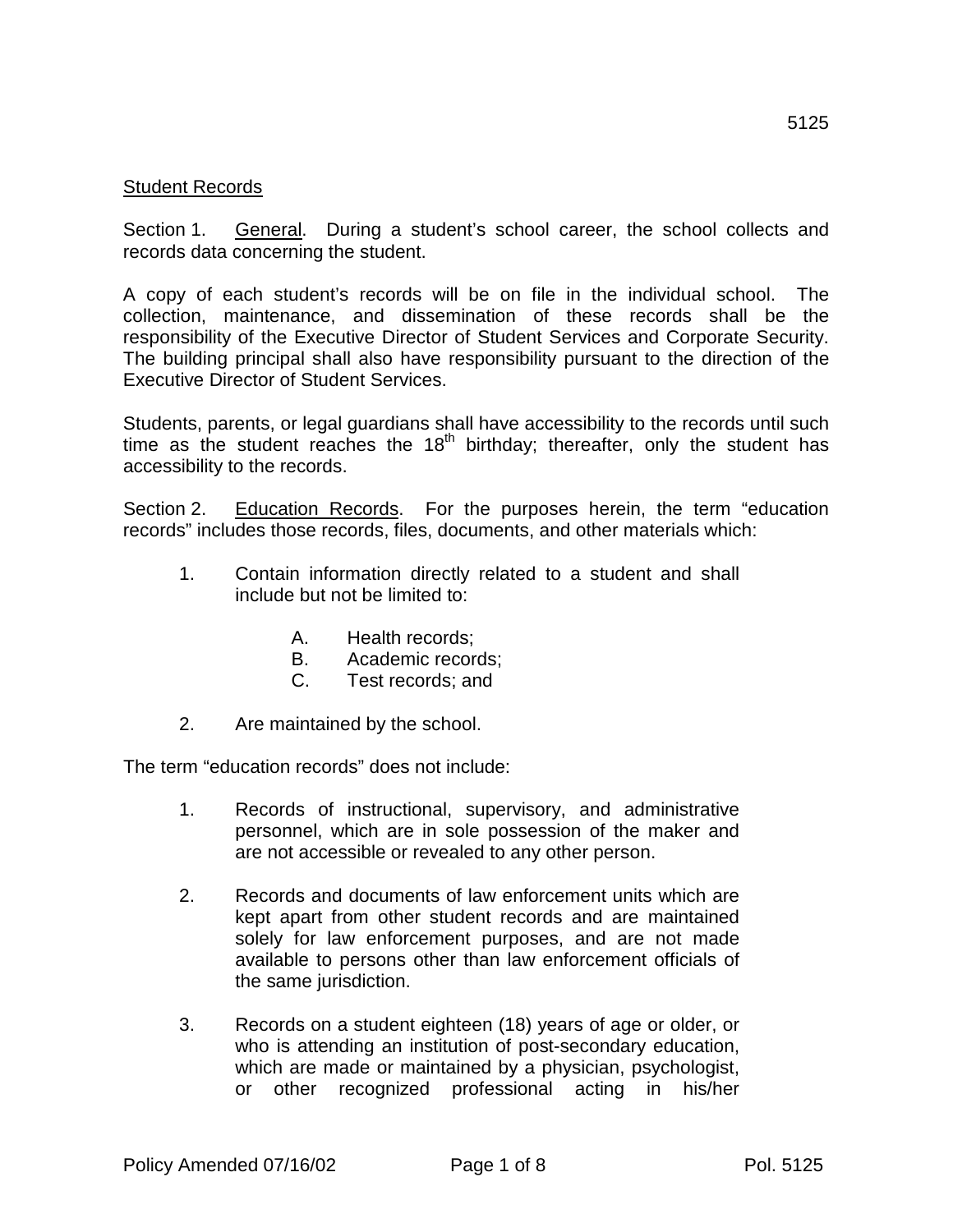professional capacity or assisting in that capacity, and which are made, maintained, or used only in connection with the provision of treatment to the student, and are not available to anyone other than persons providing such treatment, except that such records can be personally reviewed by physicians or other appropriate professionals of the student's choice.

- 4. Records which are directory information. The school corporation may release certain "directory information", which means information contained in an education record of a student that would not generally be considered harmful or an invasion of privacy if disclosed and which includes, but is not limited to, the student's name, address, parent's names and their home and work telephone numbers, major field of study, student work for display at the discretion of the teacher (no grade displayed), participation in official recognized activities and sports, height and weight of members of athletic teams, dates of attendance, awards received, motor vehicle description (including license plate number), hair and eye color, race, sex, date of birth, height, weight, grade level, photograph, video tape image, and other similar information, without consent to media organizations (including radio, television, and newspapers), colleges, civic or school-related organizations and state or local government agencies.
- Section 3. Definitions.
	- 1. "Student": For purposes herein, the term "student" means and includes any person who is or has been in attendance in any East Allen County School, and for whom education records or personally identifiable information has been maintained.
	- 2. "Eligible student": Eligible student shall mean any student or former student eighteen (18) years of age or any student who is attending an institution of post-secondary education and for whom the East Allen County Schools maintains records of personally identifiable information.
	- 3. "Parent": For purposes herein, "parent" means a natural parent, an adoptive parent or the legal guardian of a student.
	- 4. "Personally Identifiable": For purposes herein, "personally identifiable" means: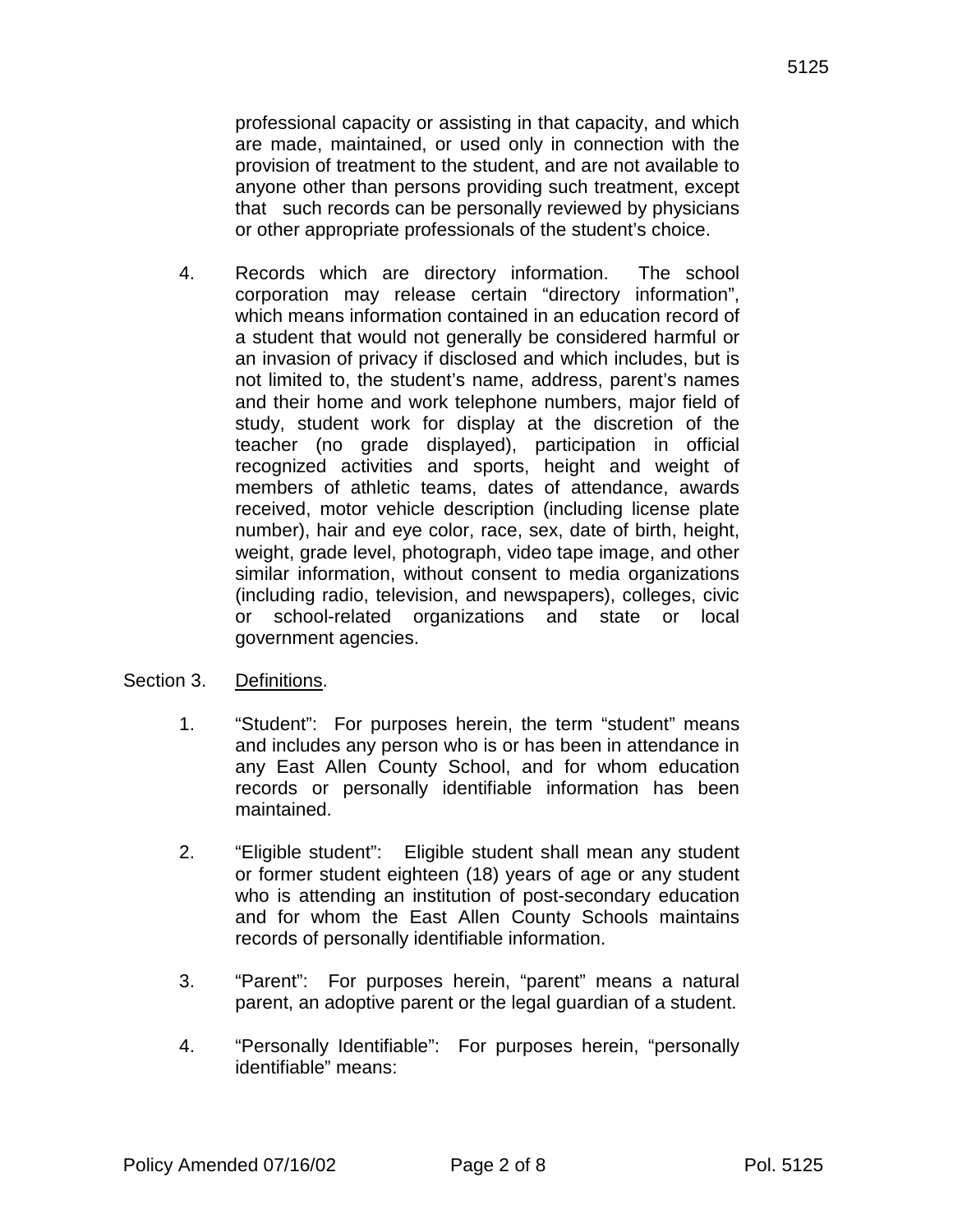- A. The name of a student, the student's parent or other family member:
- B. The address of the student.
- C. A personal identifier (student's social security number).
- D. A list of personal characteristics which would make it possible to identify the student.
- E. Other information which would make it possible to identify the student.
- 5. For purposes herein, education records shall not be deemed to include any privileged or confidential communications made to a school counselor in his/her capacity as counselor by a student and information of child neglect by parents required to be furnished to a law enforcement agency.

## Section 4. Custody and Protection of Student Records.

Location of Records. Student education records will generally be maintained in the cumulative record folder, either in the administration offices of the school corporation and/or in the school which the student is currently enrolled. With the consent of the Superintendent of Schools, or his designee, a portion of student records may be kept in other places for reasons of effective school administration, such as data collected and maintained in physical education, vocational, health, or special education.

Control of the Records. Student records in each place where they are maintained shall be under the immediate control of the Executive Director of Student Services and Corporate Security and the building principal.

Record of Access to Student Records (Ad-30). Each individual's file containing student education records shall contain a form upon which any person or agency examining or requesting to examine such records shall indicate the following:

- 1. The identity of such person, except when the person examining is a School administrator, counselor, teacher, or behavior specialist who has been determined by the Executive Director of Student Services and Corporate Security and/or the building principal to have legitimate educational interest in such records.
- 2. The specific record examined.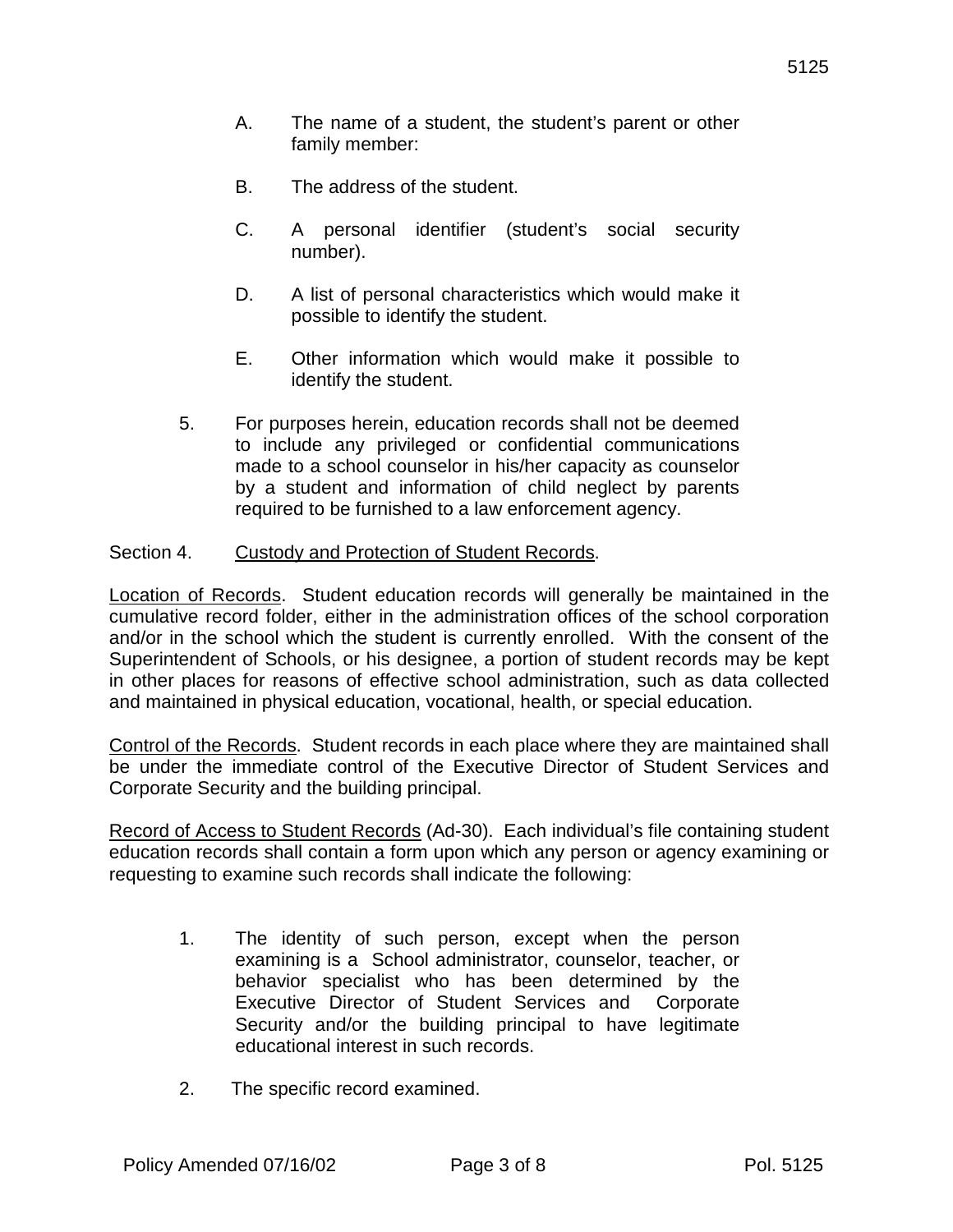- 3. Purpose of the examination and interest of examiner.
- 4. The date(s).

Such record of access shall be available to parents, to the Executive Director of Student Services and Corporate Security, and to the school principal and his/her designee(s) who are responsible for the custody of such records, and to persons or organizations authorized in, and under the conditions of, such clauses herein which provide for a means of auditing the operation of the system.

## Section 5. Access to Student Records.

Right of Access. A parent of a student (1) who is under the age of eighteen (18) years; and (2) who is currently enrolled in the school system; and (3) whose records are maintained by the school system, has a right to inspect and review such student's education record.

Manner of Exercising Such Rights. Such rights shall be exercised by presenting a written request to the Executive Director of Student Services and Corporate Security, building principal, or their designee. The request shall specify the records which the parents wish to inspect, examine or have copied. In the event the school cannot determine the exact records as described, the designated school employee will immediately contact the parents by letter or otherwise, to determine the desired scope of records to be inspected, examined, and/or copied.

Such inspection shall be made during school hours and in no event shall be more than twenty (20) calendar days after submission of the written request. The Executive Director of Student Services and Corporate Security, principal, or their designee shall be present during any such inspection to assist in the interpretation of the records where they reasonably require any professional interpretation. Copies of records presented to the parents must have the signature of the Executive Director of Student Services and Corporate Security, principal, or their designee.

Psychological evaluations may be examined and inspected by parents. If parents request a copy of the psychological evaluation, they may receive such from the Executive Director of Student Services and Corporate Security or the building principal.

Parents or students receiving copies of their records should indicate on Form Ad-30 the record or records received, the date, and the signature of the receiving person.

Records Involving More than One Student. Where the records requested include information concerning more than one student, the parent shall either receive for examination that part of the record pertaining to his child, or, where this cannot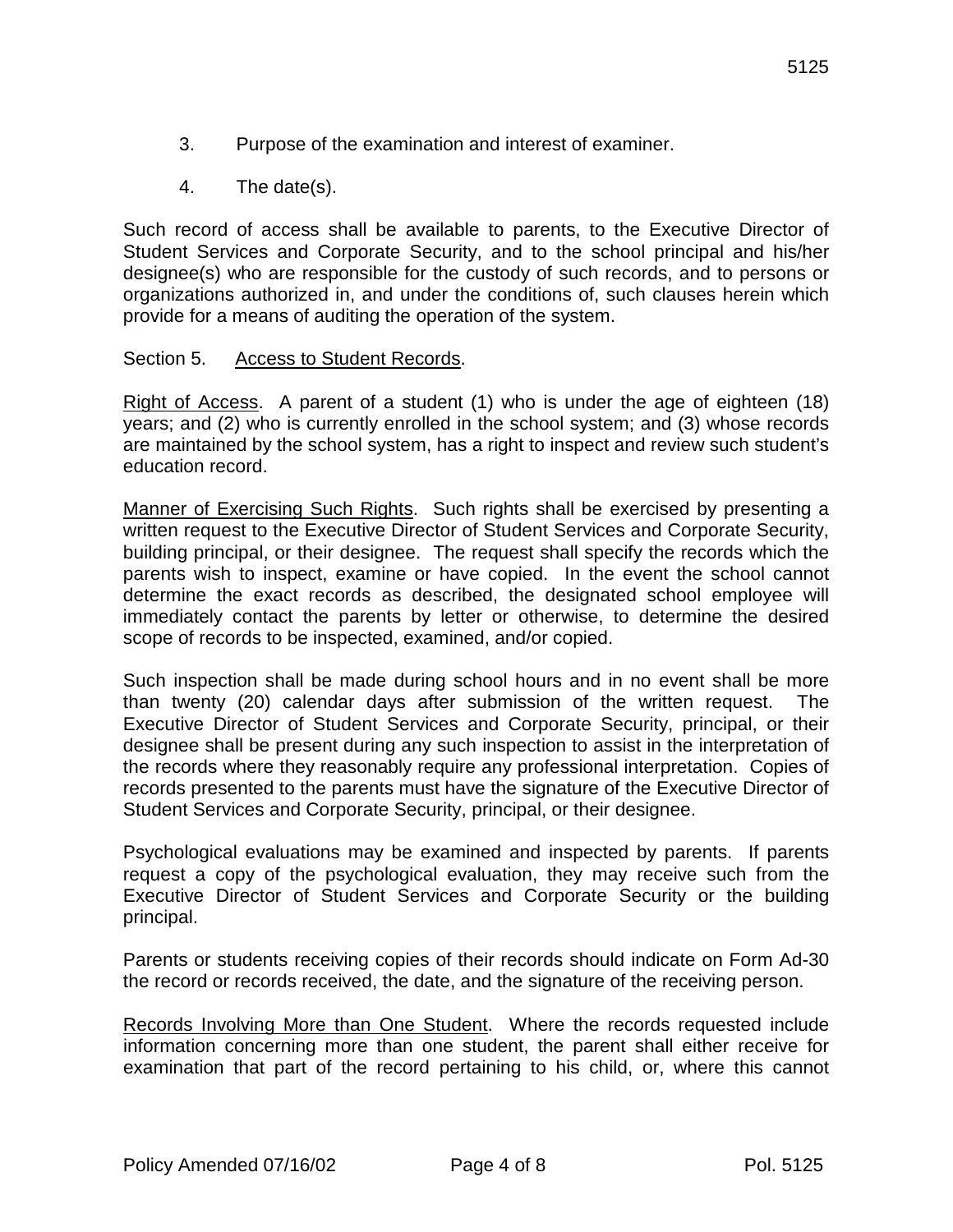reasonably be done, be informed of the contents of that part of the record pertaining to the child.

Students Over Eighteen (18) Years of Age. Whenever a student has attained eighteen (18) years of age, or is attending an institution of post-secondary education, the permission or consent required of, and the rights accorded to parents under this regulation, shall thereafter only be required of and accorded to the student.

Section 6. Access to Student Records by Other Than Parents. School officials may have access to student records. They must secure approval of the building principal in order to have access to a student's records and must complete Form Ad-30. This includes all personnel working as system-wide/central office staff (IEP monitor, school psychologists, social workers, special education administrators, etc.).

The persons/agencies as enumerated below must secure approval of the building principal in order to have access to student's records, and such access must be recorded on Form Ad-30.

- 1. Officials of other school systems in which the student seeks or intends to enroll, upon request. Although no notice shall be sent to the parent or student, such parent or student will have the right to receive a copy of such records and an opportunity to be heard to correct such records if desired and requested (Form Ad-30a).
- 2. Authorized representative of the Comptroller General of the United States, the Secretary of the Department of Education, and administrative head of an education agency of state educational authorities, under the conditions that such information be used in connection with the audit and evaluation of federally supported educational programs or in the enforcement of the federal legal requirements which relate to such programs, except when collection of personally identifiable information is specially authorized by federal law, any data collected by such officials shall be projected in a manner which will not permit the personal identification of students and their parents by other than those officials, and such personally identifiable data shall be destroyed when no longer needed for such audit, evaluation, and enforcement of federal requirements.
- 3. In connection with a student's application for or receipt of financial assistance.
- 4. Where such information is furnished in compliance with a judicial order, or pursuant to any lawfully issued subpoena,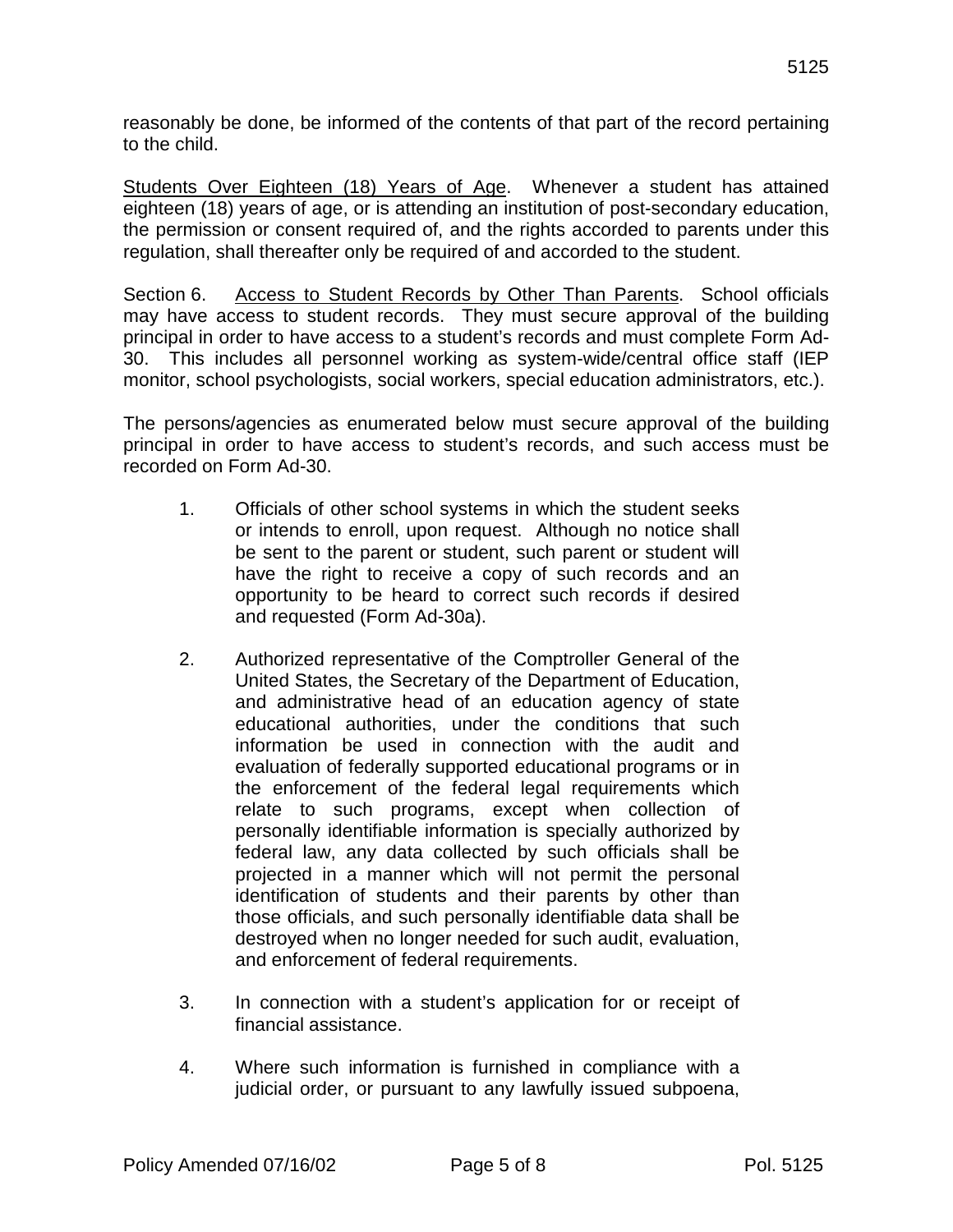upon condition that parents and the students are to be sent notice of all such orders or subpoenas in advance of the compliance therewith by East Allen County Schools.

- 5 State and local officials or authorities to whom such information is specifically required to be reported or disclosed pursuant to the laws of the State of Indiana adopted prior to November 19, 1974.
- 6. Organizations conducting studies for, or on behalf of, educational agencies or institutions for the purpose of developing, validating, or administering predictive tests, administering student aid programs, and improving instruction, if such studies are conducted in such a manner as will not permit the personal identification of students and their parents by persons other than representatives of such organization and such information will be destroyed when no longer needed for the purpose for which it is conducted.
- 7. Accrediting organizations in order to carry out their accrediting functions.
- 8. Parents of a dependent student as defined in Section 152 of the Internal Revenue Code of 1954.
- 9. Appropriate persons in connection with an emergency if the knowledge of such information is necessary to protect the health or safety of the student or other persons.

Access with Consent of Parents. Records may be released to whomever has written consent from the student's parents specifying records to be released, the reasons for such release, and to whom, and with copy of the records to be released to the student's parents and the student, if desired by the parents (Form Ad-31).

Confidentiality. All records and other personally identifiable information released to persons other than the student's parents shall be released only upon the condition that such party will not permit any other party to have access to such information without the written consent of the parents of the student (Form Ad-32).

Section 7. Correction of the Student Education Records. Parents shall have an opportunity for a hearing to challenge the content of their child's education records in order to ensure that they are not inaccurate or misleading or otherwise in violation of the rights of privacy or other constitutional rights of the child. In the event the parents are of the opinion that such records should be corrected, or deleted, they shall advise the Executive Director of Student Services and Corporate Security or the building principal. An attempt to make any necessary changes to correct inaccurate or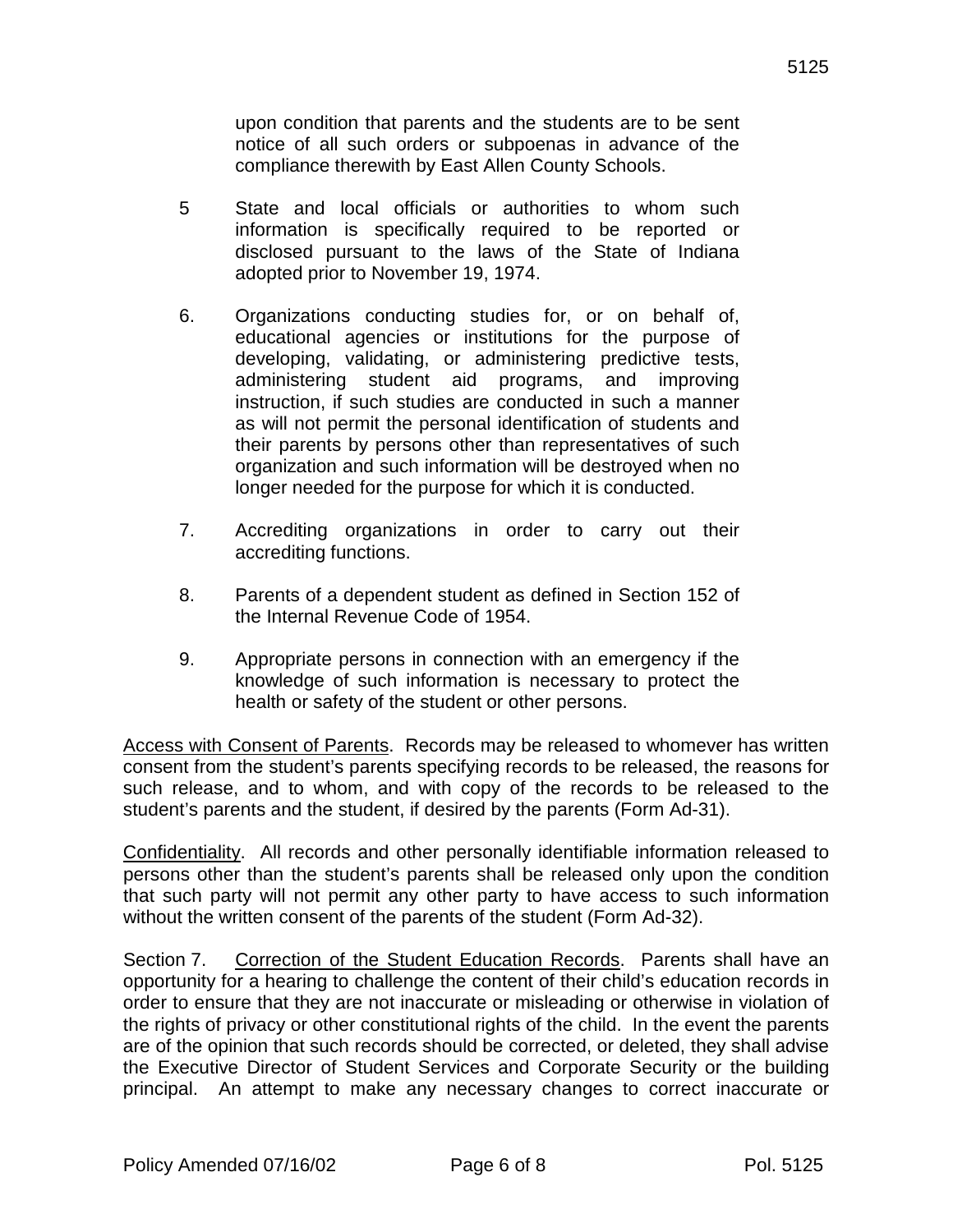Director of Student Services and Corporate Security to correct or delete the record by filing a statement of the relief they request, and a hearing shall be held thereon. Appeals may be taken in the same manner as a charge brought under the student due process procedure. At any time, a parent may insert into such records a written explanation by the parents respecting the content of such records.

Section 8. Limitation. Nothing in this regulation shall operate to make available to students in institutions of post-secondary education the following materials:

- 1. Financial records of the parents of the student or any information contained therein.
- 2. Confidential letters and statements of recommendation, which are placed in the education records prior to January 1, 1975, if such letters or statements are not used for purposes other than those for which they were specifically intended.
- 3. If the student has signed a waiver of the student's right of access under this subsection in accordance with subparagraph B, below, as to confidential recommendations:
	- A. Respecting admissions to any educational agency or institution;
	- B. Respecting an application for appointment; or
	- C. Respecting the receipt of an honor or honorary recognition.

Section 9. Waiver. A student or a person applying for admission may waive his right of access to confidential statements described above, except that such waiver shall apply to recommendations only if the student is, upon request, notified of the names of all persons making confidential recommendations and such recommendations are used solely for the purpose for which they were specifically intended. Such waivers may not be required as a condition for admission to, receipt of financial aid from, or receipt of any other services or benefits from such agency or institution.

Section 10. Directory Information. Before East Allen County Schools makes public any directory information, annual public notice of the categories of information which it has designated as such information with respect to each student attending East Allen County Schools shall be given and a reasonable period of time after such notice has been given shall be allowed for a parent to inform East Allen County